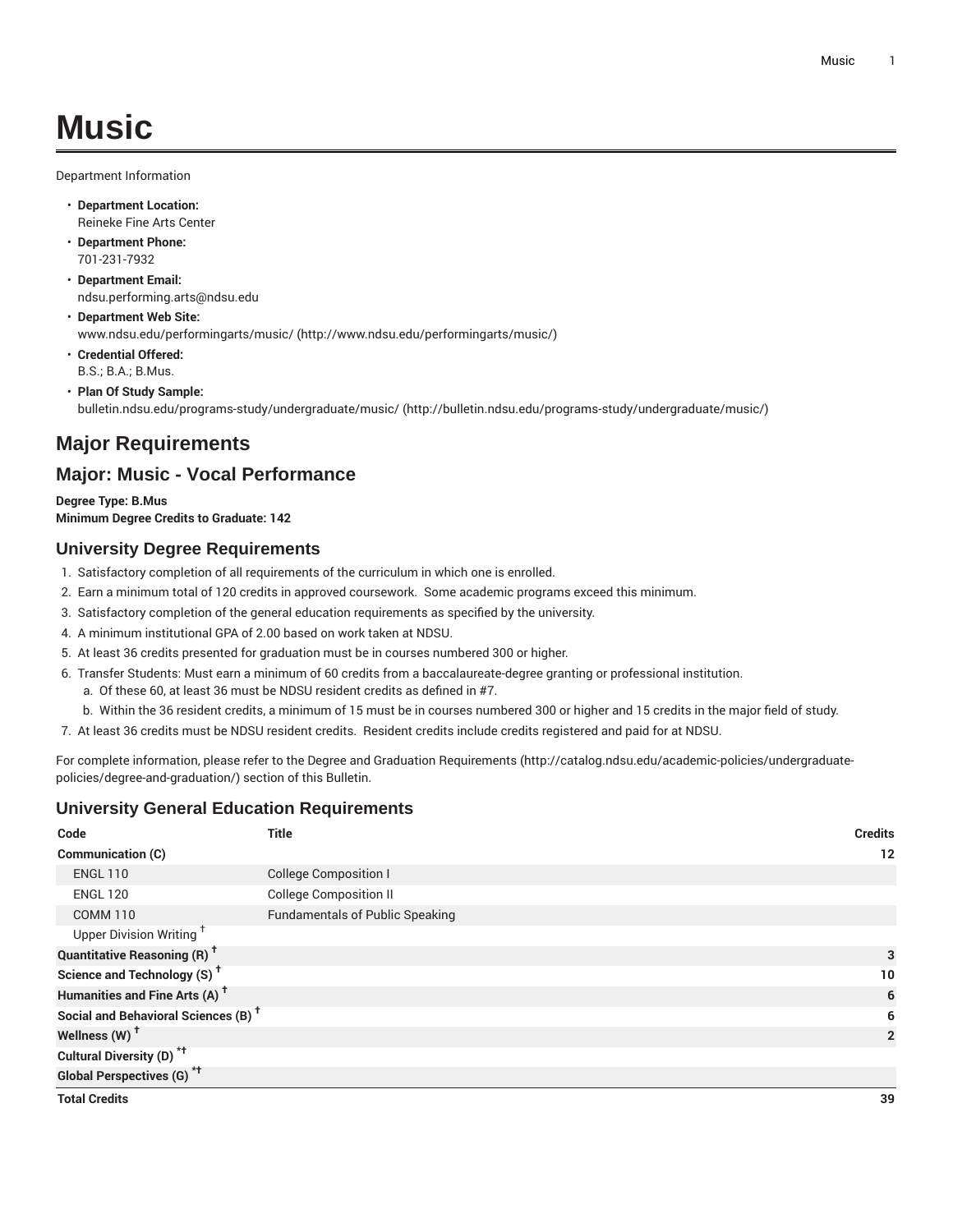- \* May be satisfied by completing courses in another General Education category.
- † General education courses may be used to satisfy requirements for both general education and the major, minor, and program emphases, where applicable. Students should carefully review major requirements to determine if specific courses can also satisfy these general education categories.
- A list of university approved general education courses and administrative policies are available [here](http://catalog.ndsu.edu/academic-policies/undergraduate-policies/general-education/#genedcoursestext) ([http://catalog.ndsu.edu/academic-policies/](http://catalog.ndsu.edu/academic-policies/undergraduate-policies/general-education/#genedcoursestext) [undergraduate-policies/general-education/#genedcoursestext](http://catalog.ndsu.edu/academic-policies/undergraduate-policies/general-education/#genedcoursestext)).

#### **Major Requirements**

A grade of 'C' or better is required in all MUSC prefix courses.

| Code                                                  | <b>Title</b>                                                                                          | <b>Credits</b>            |
|-------------------------------------------------------|-------------------------------------------------------------------------------------------------------|---------------------------|
| <b>Music Core Requirements</b>                        |                                                                                                       |                           |
| <b>MUSC 103</b>                                       | Introduction to Music History (May satisfy general education category A)                              | 3                         |
| <b>MUSC 130</b>                                       | Theory and Analysis I                                                                                 | 3                         |
| <b>MUSC 131</b>                                       | Theory and Analysis II                                                                                | 3                         |
| <b>MUSC 132</b>                                       | Ear Training & Sight Singing I                                                                        | 1                         |
| <b>MUSC 133</b>                                       | Ear Training & Sight Singing II                                                                       | $\mathbf{1}$              |
| <b>MUSC 189</b>                                       | Skills for Academic Success <sup>1</sup>                                                              | 1                         |
| <b>MUSC 230</b>                                       | Theory and Analysis III                                                                               | $\ensuremath{\mathsf{3}}$ |
| <b>MUSC 231</b>                                       | Theory and Analysis IV                                                                                | 3                         |
| <b>MUSC 232</b>                                       | Ear Training & Sight Singing III                                                                      | $\mathbf{1}$              |
| <b>MUSC 233</b>                                       | Ear Training & Sight Singing IV                                                                       | -1                        |
| <b>MUSC 250</b>                                       | <b>Basic Conducting</b>                                                                               | $\overline{c}$            |
| <b>MUSC 340</b>                                       | Music History I                                                                                       | 3                         |
| <b>MUSC 341</b>                                       | Music History II                                                                                      | 3                         |
| <b>MUSC 380</b>                                       | Recital                                                                                               | 1                         |
| <b>MUSC 385</b>                                       | Music Entrepreneurship                                                                                | 3                         |
| <b>MUSC 480</b>                                       | Recital                                                                                               | 1                         |
| Advanced Theory - select 2 of the following 3 courses |                                                                                                       | 6                         |
| <b>MUSC 411</b>                                       | Form and Analysis                                                                                     |                           |
| <b>MUSC 430</b>                                       | Counterpoint                                                                                          |                           |
| <b>MUSC 431</b>                                       | <b>Contemporary Harmonic Techniques</b>                                                               |                           |
| Applied Music Select 22 credits from the following:   |                                                                                                       | 22                        |
| <b>MUSC 167</b>                                       | <b>Applied Voice</b>                                                                                  | 1                         |
| <b>MUSC 173</b>                                       | Supplementary Applied Study (1-2 credits)                                                             |                           |
| <b>MUSC 267</b>                                       | <b>Applied Voice</b>                                                                                  | 1                         |
| <b>MUSC 273</b>                                       | Supplementary Applied Study (1-2 credits)                                                             |                           |
| <b>MUSC 367</b>                                       | <b>Applied Voice</b>                                                                                  | 1                         |
| <b>MUSC 373</b>                                       | Supplementary Applied Study (2-3 credits)                                                             |                           |
| <b>MUSC 467</b>                                       | <b>Applied Voice</b>                                                                                  | 1                         |
| <b>MUSC 473</b>                                       | Supplementary Applied Study (3-4 credits)                                                             |                           |
| <b>THEA 268</b>                                       | Acting the Song I (Students may take this course instead of 3 credits of Supplementary Applied Study) | 3                         |
| <b>Vocal Track</b>                                    |                                                                                                       |                           |
| <b>MUSC 174</b>                                       | <b>Pronunciation for Singers I</b>                                                                    | 1                         |
| <b>MUSC 175</b>                                       | <b>Pronunciation for Singers II</b>                                                                   | $\mathbf{1}$              |
| <b>MUSC 346</b>                                       | Survey/Vocal Literature                                                                               | 2                         |
| <b>MUSC 349</b>                                       | Vocal Methods & Pedagogy I                                                                            | $\sqrt{2}$                |
| <b>MUSC 350</b>                                       | Vocal Methods & Pedagogy II                                                                           | $\mathbf{2}$              |
| <b>MUSC 442</b>                                       | Opera Literature                                                                                      | $\mathbf{2}$              |
| Language                                              |                                                                                                       |                           |
| <b>FREN 101</b>                                       | First-Year French I                                                                                   | $\overline{4}$            |
| <b>FREN 102</b>                                       | First-Year French II                                                                                  | 4                         |
| <b>GERM 101</b>                                       | First-Year German I                                                                                   | $\overline{4}$            |